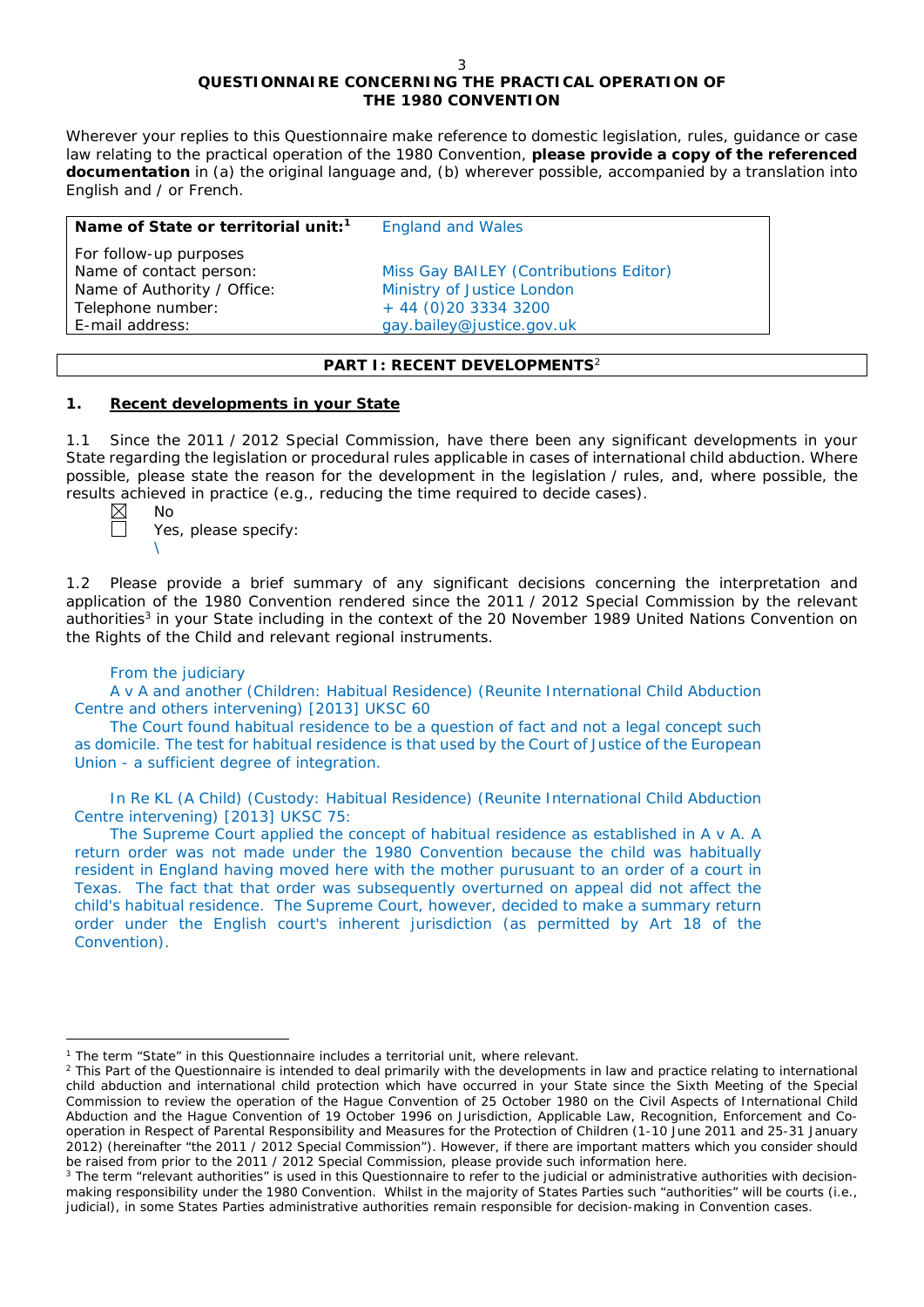In Re LC (Children) (Reunite International Child Abduction Centre intervening) [2014] UKSC 1:

The Supreme Court decided that, when a court is determining a child's habitual residence, a relevant factor may be the child's state of mind during her period of residence there in relation to the nature and quality of that residence.

Other Supreme Court cases include:

Re R (Children) (Reunite International Child Abduction Centre and others intervening) [2015] UKSC 35

The issue before the Supreme Court was whether to order the return to France of children who had been born in France, but had been living in Scotland for what had been intended to be a temporary stay. The Court found that there is no rule that one parent cannot unilaterally change the habitual residence of a child and that habitual residence had changed during this stay in Scotland. There was therefore no case of wrongful retention. See also OL v PQ [2017] CJEU C-111/17 on issue of habitual residence

### Re S [2012] UKSC 10

Art 13(b): the critical question was what would happen if the child was returned with the mother. If the court concluded that, on return, the mother would suffer such anxieties that their effect on her mental health would create a situation that was intolerable for the child, the child should not be returned. It mattered not whether the mother's anxieties were reasonable or unreasonable.

#### Re K [2014] UKSC 29

A grandmother's status gave her rights of custody within the 1980 Convention under the category of inchoate rights which remained a valid concept under the Convention - those who might have such rights of custody are defined in paragraph 59.

## Re KP [2014] EWCA 554

Concerned the issue of hearing the child and provides important guidance regarding the voice of the child within Hague proceedings. In particular the court flagged up the following points (see paragraph 53 of judgment)

a) There is a presumption that a child will be heard during Hague Convention proceedings, unless this appears inappropriate

b) In this context, 'hearing' the child involves listening to the child's point of view and hearing what they have to say

c) The means of conveying a child's views to the court must be independent of the abducting parent

d) There are three possible channels through which a child may be heard (via CAFCASS officer or other professional, face to face interview with the judge; or child being afforded full party status with legal representation); [Editor's note: CAFCASS means the Children and Family Court Advisory and Support Service, called Cafcass in England and CAFCASS Cymru in Wales]

e) In most cases an interview with the child by a specialist CAFCASS officer will suffice, but in other cases, especially where the child has asked to see the judge, it may also be necessary for the judge to meet the child. In only a few cases will legal representation be necessary

f) Where a meeting takes place it is an opportunity for the judge to hear what the child may wish to say; and for the child to hear the judge explain the nature of the process and, in particular, why, despite hearing what the child may say, the court's order may direct a different outcome

g) a meeting between judge and child may be appropriate when the child is asking to meet the judge, but there will also be cases where the judge of his or her own motion should attempt to engage the child in the process.

### Re M (Ireland) 2015 EWCA Civ 26

This case dealt with a child's objections. Determining whether the terms of the Convention were satisfied was confined to a straightforward and fairly robust examination of whether the child objects (rather than a mere preference) and has attained the relevant age and maturity. This is a fairly low threshold. Other factors affecting the weight to be given to those objections were relevant at the second stage, when the court was determining whether, despite the objections, a return order should be made.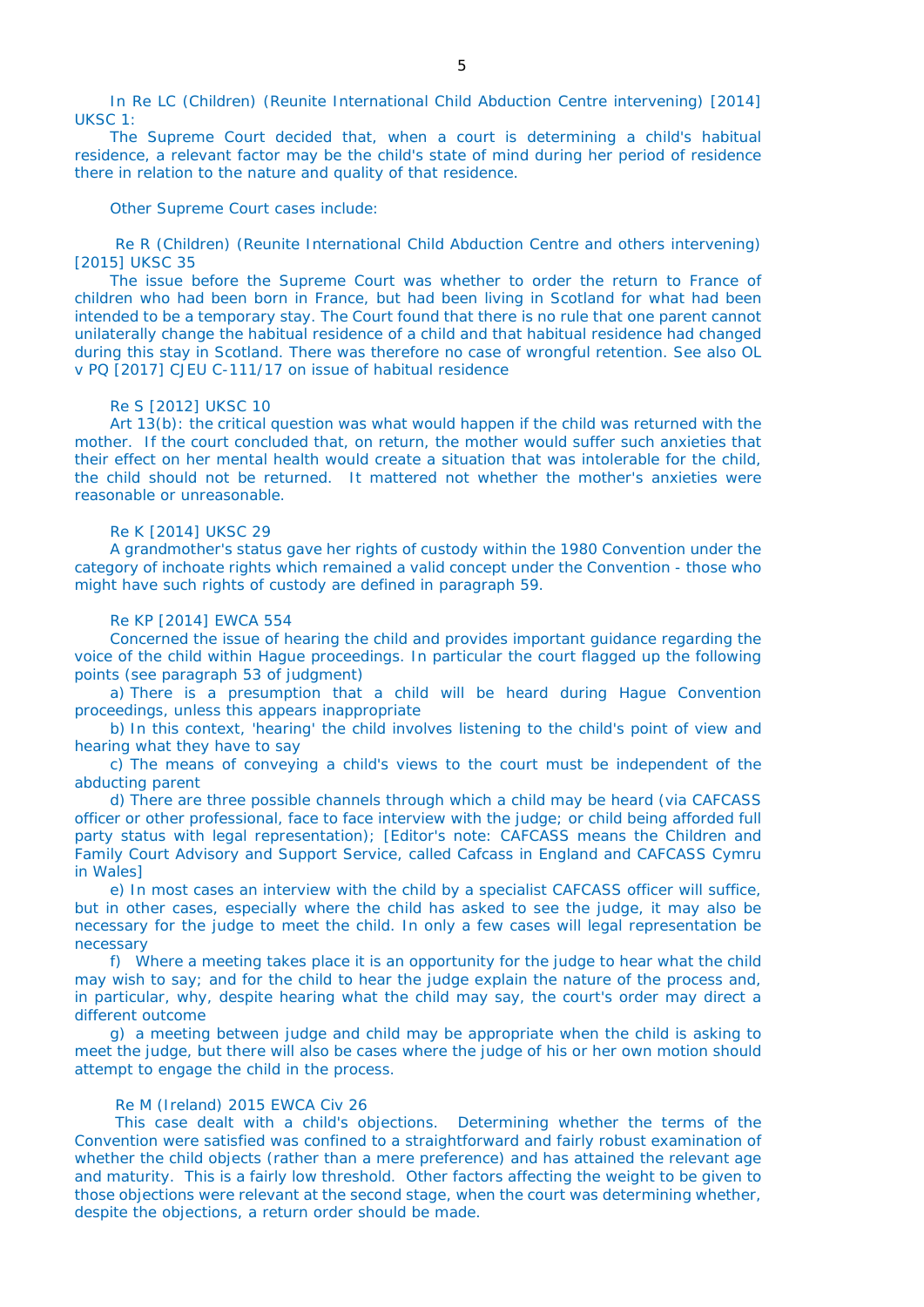# Re C [2017] EWCA Civ 980

This is a very recent decision in which the court considered the circumstances in which anticipatory retention can occur. The mother and children came to live in England for an agreed period of one year. The issue for the court was whether the mother, by her actions, had wrongfully retained the children during the course of that year. Black LJ undertook an extensive review of the jurisprudence dealing with this question from around the world. The court decided that anticipatory retention could happen in the course of the year although the judges disagreed about how this could occur - did the mother's change of mind or actions need to be communicated to the father or not. The case is being appealed to the Supreme Court.

### See also the EU coordinated reply

1.3 Please provide a brief summary of any other significant developments in your State since the 2011 / 2012 Special Commission relating to international child abduction.

### Please insert text here

## **2. Issues of compliance**

2.1 Are there any States Parties to the 1980 Convention with whom you are having particular challenges in achieving successful co-operation? Please specify the challenges you have encountered and, in particular, whether the problems appear to be systemic.<br>  $\Box$  No<br>  $\boxtimes$  Yes, please specify:



No Yes, please specify:

2.2 Are you aware of situations / circumstances in which there has been avoidance / evasion of the 1980 Convention?



No

Yes, please specify:

Generally, there has been concern that some State Parties place too great an emphasis on welfare principles when determining a return application, rather than focusing on the purposes of the Convention and the question of summary return, so that the welfare issues can be determined by the courts of the country of habitual residence.

### **PART II: THE PRACTICAL OPERATION OF THE 1980 CONVENTION**

## **3. The role and functions of Central Authorities designated under the 1980 Convention**<sup>4</sup>

### *In general*

3.1 Have any challenges arisen in practice in achieving effective communication or co-operation with other Central Authorities?

No

Yes, please specify:

See 2.1 above for details of State Parties where communication with the Central Authority is difficult and the reasons for this.

3.2 Have any of the duties of Central Authorities, as set out in **Article 7** of the 1980 Convention, raised any particular problems in practice either in your State, or in States Parties with whom you have cooperated? No



 $\overline{a}$ 

Yes, please specify:

There is a concern about how some State Parties use Article 7(d). The courts in some State Parties appear to require a welfare report either pursuant to Article 7(d) of the Convention (or under Article 55 of the BIIa Regulation) from the child protection authorities

<sup>&</sup>lt;sup>4</sup> See also Section 5 below on "Ensuring the safe return of children" which involves the role and functions of Central Authorities.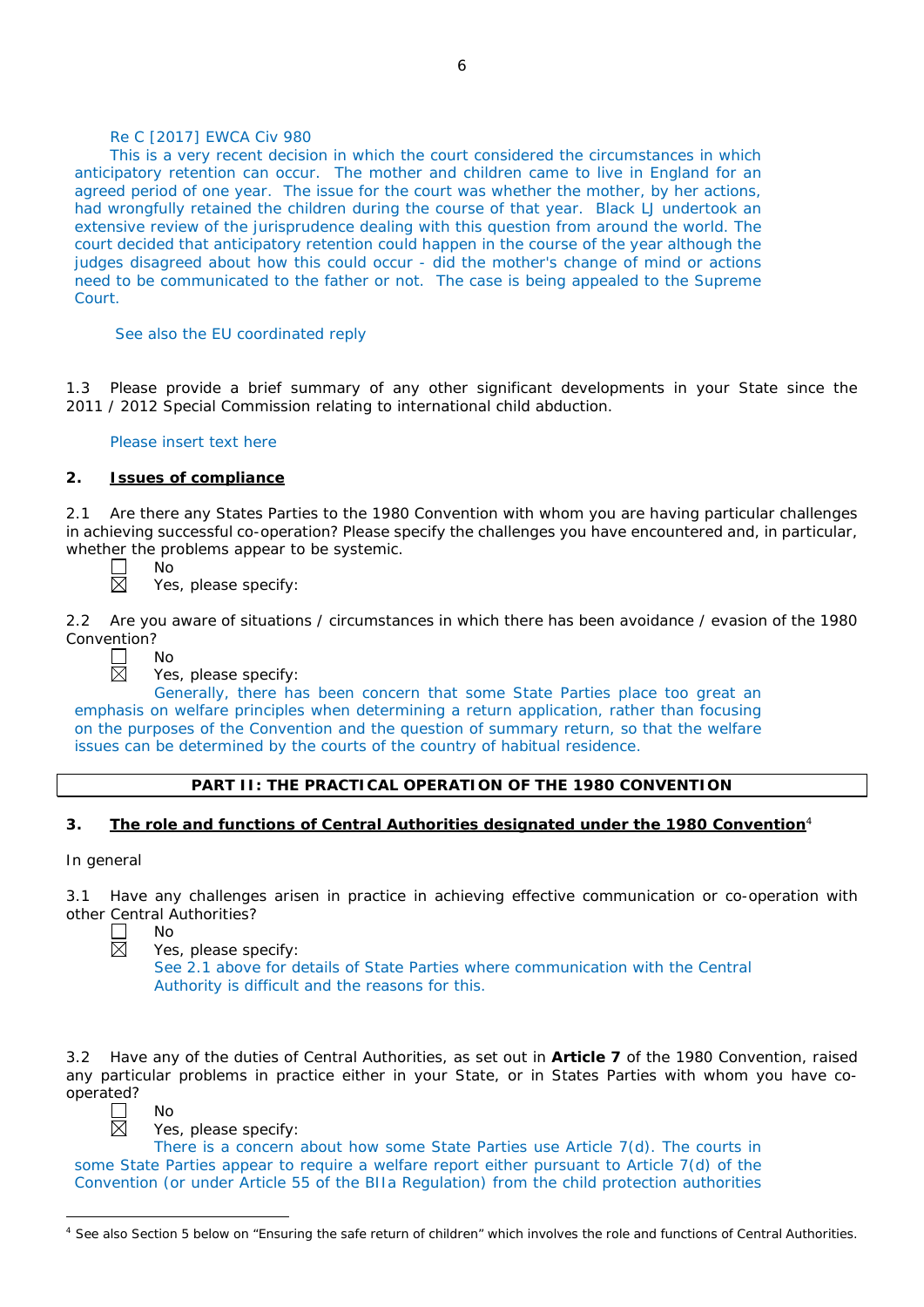in the requesting State as a matter of course, rather than the requests being tailored to the specific facts of the case. This impacts on the local authorites in England and Wales both in terms of cost and time; the reports are usually required urgently. It can also lead to the Hague proceedings being delayed whilst these reports are obtained.

Further in a large percentage of cases, despite no significant child protection concerns being raised by the local authority in England and Wales, a non-return order is made. It is not always clear why an Article 13b defence has been successfully made out.

3.3 Has your Central Authority encountered any challenges with the application of any of the 1980 Convention provisions? If so, please specify.



Yes, please specify: Article 11 causes difficulties:

(i) The appeal process in some State Parties can be lengthy, which is contrary to the aims of the Convention. (ii) A statement of reasons for the delay in obtaining a decision on the

application is not always received from the requested Central Authority.

# *Legal aid and representation*

No

No

3.4 Do the measures your Central Authority takes to provide or facilitate the provision of legal aid, legal advice and representation in return proceedings under the 1980 Convention (**Art. 7(2)-(g)**) result in delays in proceedings either in your own State, or, where cases originate in your State, in any of the requested States you have dealt with?



Yes, please specify:

Incoming cases: The left behind parent applying from outside of England and Wales for the return of their child under the 1980 Hague Convention, is entitled to non-means and non-merits tested legal aid. When the ICACU refers a new incoming return application to a specialist solicitor (legal adviser), it also provides a funding letter to be sent to the Legal Aid Agency (which authorises legal aid). The solicitor is then responsible for applying for a legal aid certificate; such application is usually dealt with on an urgent basis by the Legal Aid Agency. So there is not usually a delay in the left behind parent obtaining legal aid.

Legal aid for the taking parent is subject to the normal means and merits tests. If the taking parent provides to their solicitor the information required for the legal aid application, there is usually no delay.

Ougoing cases: For applicants who live in England and Wales, delays in receiving legal aid from the requested State Party can occur especially where the legal aid is not available automatically. There can also be additional delay when the applicant in England and Wales does not speak the language of the requested State Party.

3.5 Are you aware of any other challenges in your State, or, where cases originate in your State, in any of the requested States you have dealt with, regarding the obtaining of legal aid, advice and / or representation for either left-behind parents or taking parents?<sup>5</sup> No



 $\overline{a}$ 

Yes, please specify:

Incoming cases: For return applications in England and Wales, the taking parent may not be eligible for legal aid. They can choose to (i) pay privately, (ii) act as a litigant in person or (iii)find pro bono represenation.

<sup>&</sup>lt;sup>5</sup> See paras 1.1.4 to 1.1.6 of the "Conclusions and Recommendations of the Fifth Meeting of the Special Commission to review the operation of the *Hague Convention of 25 October 1980 on the Civil Aspects of International Child Abduction* and the practical implementation of the *Hague Convention of 19 October 1996 on Jurisdiction, Applicable Law, Recognition, Enforcement and Co-operation in Respect of Parental Responsibility and Measures for the Protection of Children* (30 October – 9 November 2006) (hereinafter referred to as the ["Conclusions and Recommendations of the 2006 Special Commission"](https://assets.hcch.net/upload/concl28sc5_e.pdf)) and paragraphs 32 to 34 of the [Conclusions and Recommendations of the Special Commission](https://assets.hcch.net/upload/wop/concl28sc6_e.pdf) to review the operation of the Hague Convention of *19 [October 1980 on Jurisdiction, Applicable law, Recognition, Enforcement and Co-operation in Respect of Parental Responsibility](https://assets.hcch.net/upload/wop/concl28sc6_e.pdf)  [and Measures for the Protection of Children](https://assets.hcch.net/upload/wop/concl28sc6_e.pdf)* (1-10 June 2011 and 25-31 January 2012) (hereinafter the "C&R of the 2011/2012 Special Commission") (available on the Hague Conference website at < www.hcch.net > under "Child Abduction Section" then "Special Commission meetings").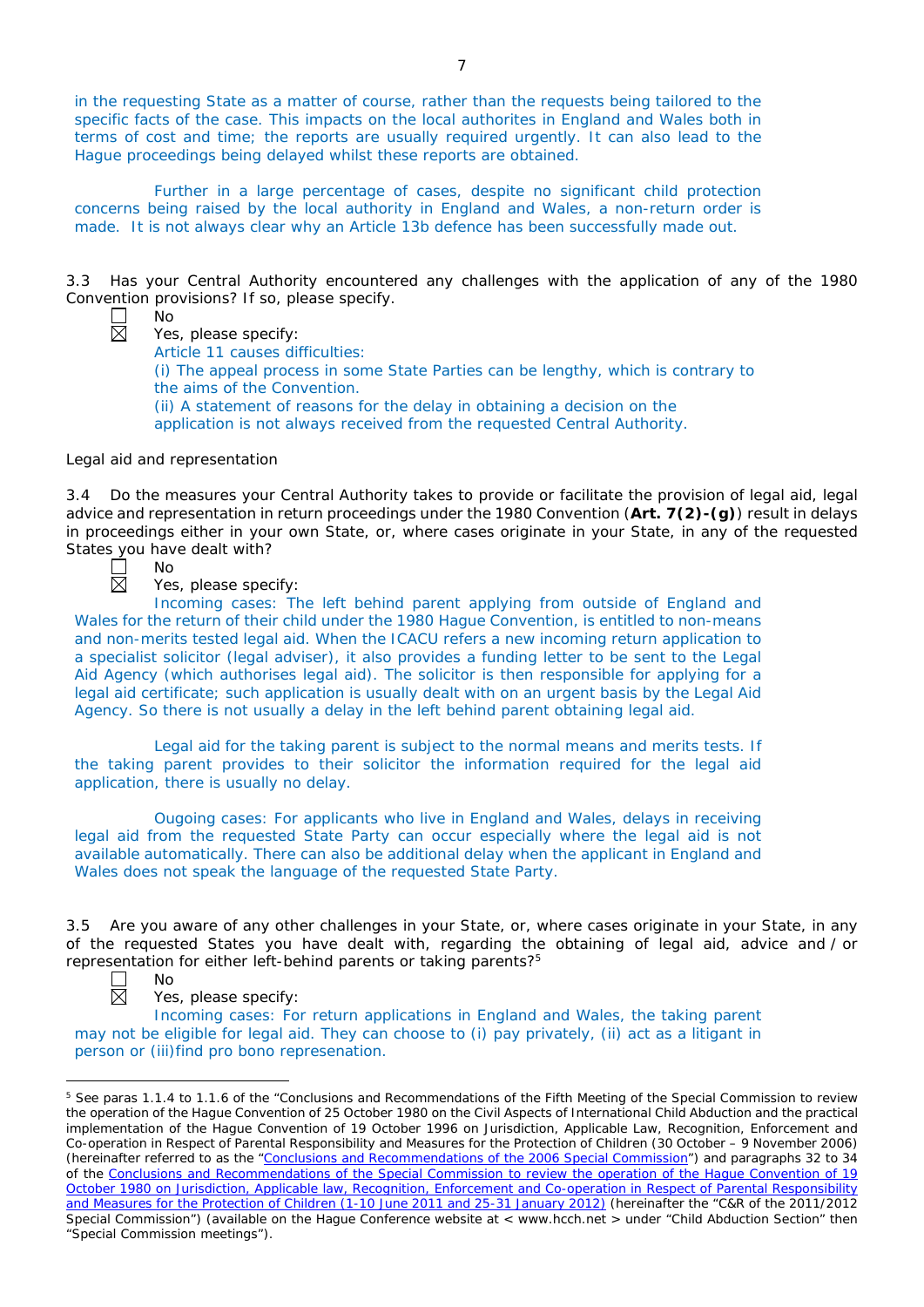A litigant in person has the right in England and Wales to have reasonable assistance from a lay person known as a McKenzie friend, although a McKenzie friend has no right to act as an advocate or to conduct the litigation for the litigant. The Personal Support Unit, an independent charity based on the Royal Courts of Justice in London, can also provide support to litigants in person, including information about how court cases are dealt with, assistance with paperwork and accompanying the litigant in person to court.

The difference in the availability of legal aid to left behind and taking parents reflects their circumstances in a child abduction case where prima facie the child has been wrongfully removed or retained away from their country of habitual residence and the left behind parent is seeking the child's return.

Taking parents can also instruct specialist solicitors. Details of these firms are provided to the taking parent when they are served with the return application and are also available on the government website at https://www.gov.uk/find-a-legal-adviser.

## *Locating the child*

3.6 Has your Central Authority encountered any challenges with locating children in cases involving the 1980 Convention, either as a requesting or requested State?<br>  $\boxtimes$  No<br>  $\Box$  Yes, please specify the challenges encountered are

- No
	- Yes, please specify the challenges encountered and what steps were taken or are considered to be taken to overcome these challenges:

In incoming cases, the application for a return order can be issued without the precise whereabouts of the child being known, provided it is believed that the child is in the jurisdiction. The Court has broad powers to make orders to assist in locating the child including requiring the disclosure of information from government agencies and other third parties and obtaining the assistance of the Police, which have shown to be effective in addressing any difficulties in ascertaing the child's whereabouts.

3.7 Has your Central Authority worked with any external agencies to discover the whereabouts of a child wrongfully removed to or retained within your State (*e.g.*, the police, Interpol, private location services)? No

 $\boxtimes$ 

Yes, please share any good practice on this matter:

As explained at 3.6 above, the application for a return order can be issued without the precise whereabouts of the child being known. Once the application has been issued, the court has jurisdiction to direct third parties (including government Ministries) to disclose information about the whereabouts of a child. The court can also make a location order for the police to assist in locating the child. On occasion, information from the authorities from the requesting State Party can assist in locating the child.

## *Information exchange, training and networking of Central Authorities*

3.8 Has your Central Authority shared its expertise with another Central Authority or benefited from another Central Authority sharing its expertise with your Central Authority, in accordance with the Guide to Good Practice – Part I on Central Authority Practice?6

 $\overline{a}$ 

No

Yes, please specify:

The ICACU is willing to share information about practice and procedure in the spirit of co-operation and does so regularly in the context of specific cases.

Since the last Special Commission, the ICACU has hosted many visits from other State Parties including the Czech Republic, Lithuania, Japan, Poland, Sweden and the Netherlands.

<sup>&</sup>lt;sup>6</sup> Available on the Hague Conference website at < www.hcch.net > under "Child Abduction Section" then "Guides to Good Practice". See, in particular, Chapter 6.5 on twinning arrangements.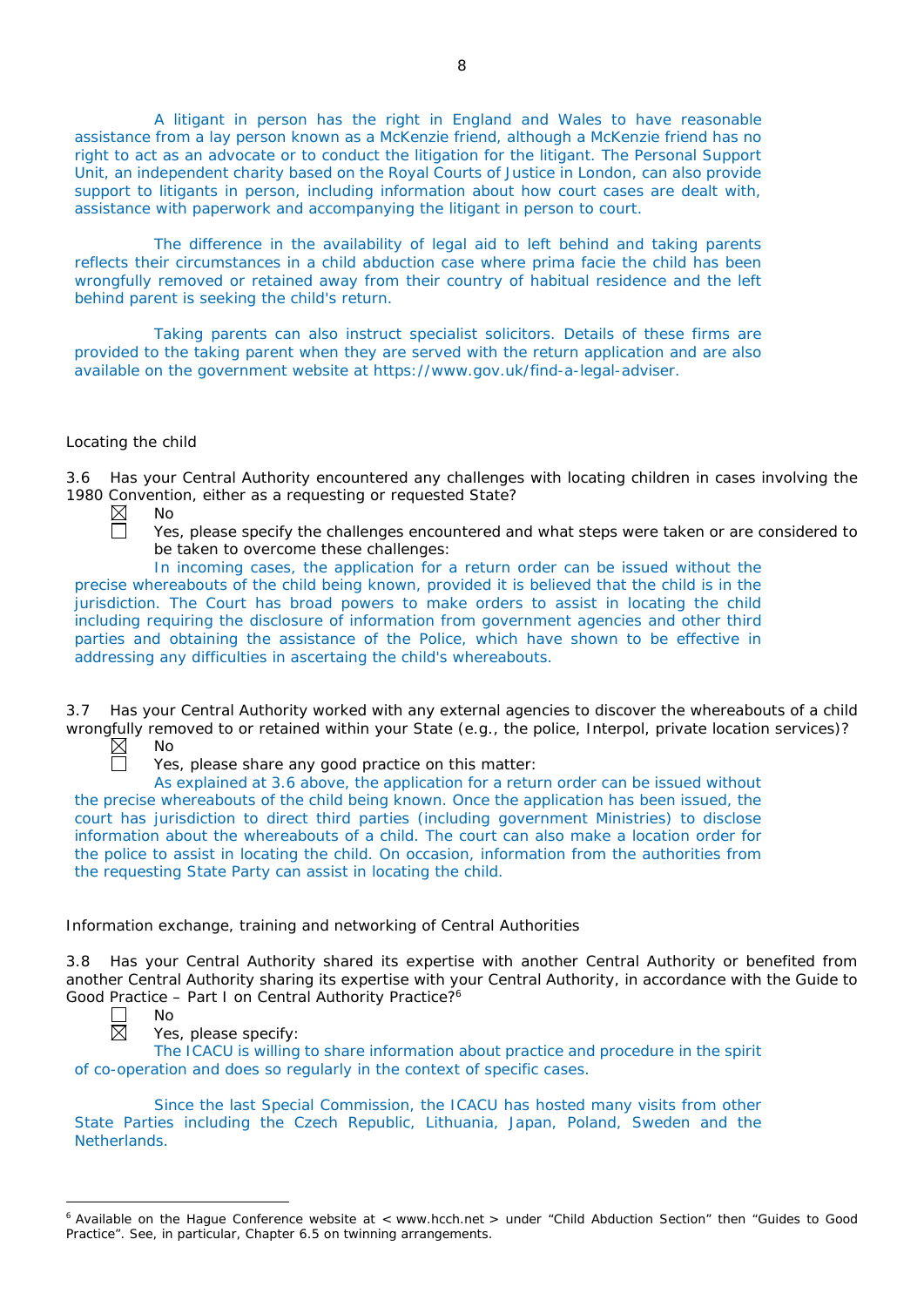3.9 Has your Central Authority organised or participated in any other networking initiatives between Central Authorities such as regional meetings via conference call or videoconference?

No

Yes, please specify:

Since the last Special Commission, the ICACU has engaged in several conference calls with the US Central Authority. In May 2017, the ICACU also attended an international conference hosted by the Czech Republic Central Authority.

The ICACU finds the bilateral meetings at the EU European Civil Judicial Network in Civil and Commercial Matters (EJN) meetings a useful opportunity to meet with the Central Authorities of the Brussels IIa Regulation to discuss specific cases and share good practice.

## *Statistics*<sup>7</sup>

 $\overline{a}$ 

3.10 If your Central Authority does not submit statistics through the web-based INCASTAT database, please explain why.

The ICACU submits statistics to the Permanent Bureau by email not by INCASTAT. The ICACU uses the office IT case management system in the office of the Official Solicitor and Public Trustee (OSPT) where the ICACU is located. If INCASTAT can be modified to allow Central Authorities to upload their statistics from another data source, the ICACU would upload their statistics to INCASTAT.

### *Prompt handling of cases*

3.11 Does your Central Authority have mechanisms in place to ensure the prompt handling of cases?<br>  $\Box$  No<br>
Yes, please specify: No

Yes, please specify:

The ICACU has recently reviewed and updated the form and guidance notes it has produced for applicants in England and Wales to complete in order to assist them in providing all the information needed, for example, how the applicant has rights of custody. This should reduce the time taken from the ICACU receiving an application to being able to transmit it to the requested Central Authority.

Applicants are encouraged to use a central e-mail address set up specifically for new applications.

All new applications are reviewed on day of receipt and the appropriate internal target for processing them is given. The targets are 3 working days for incoming return applications, 7 working days for outgoing return applications and 15 working days for all other applications/requests. These targets are published in the automated email acknowledgement sent from the team's inbox.

Calendar reminders are set up to remind a case manger when an application is due to be processed.

File reviews are carried out on a three monthly basis.

The ICACU uses precedent correspondence to assist in the efficient processing of applications and associated correspondence.

3.12 If your Central Authority is experiencing delays in handling cases please specify the main reasons for these delays:

Any delays in transmitting applications are primarily due to the applicant providing insufficient information, for example, a proper explanation as to how the applicant has rights of custody in accordance with domestic law or a proper explanation as to the child's habitual residence. It is hoped the revised form and guidance notes referred to at 3.11 will assist to lessen such delays.

<sup>7</sup> See paras 1.1.16 to 1.1.21 of the Conclusions and Recommendations of the 2006 Special Commission (*supra.* note 5).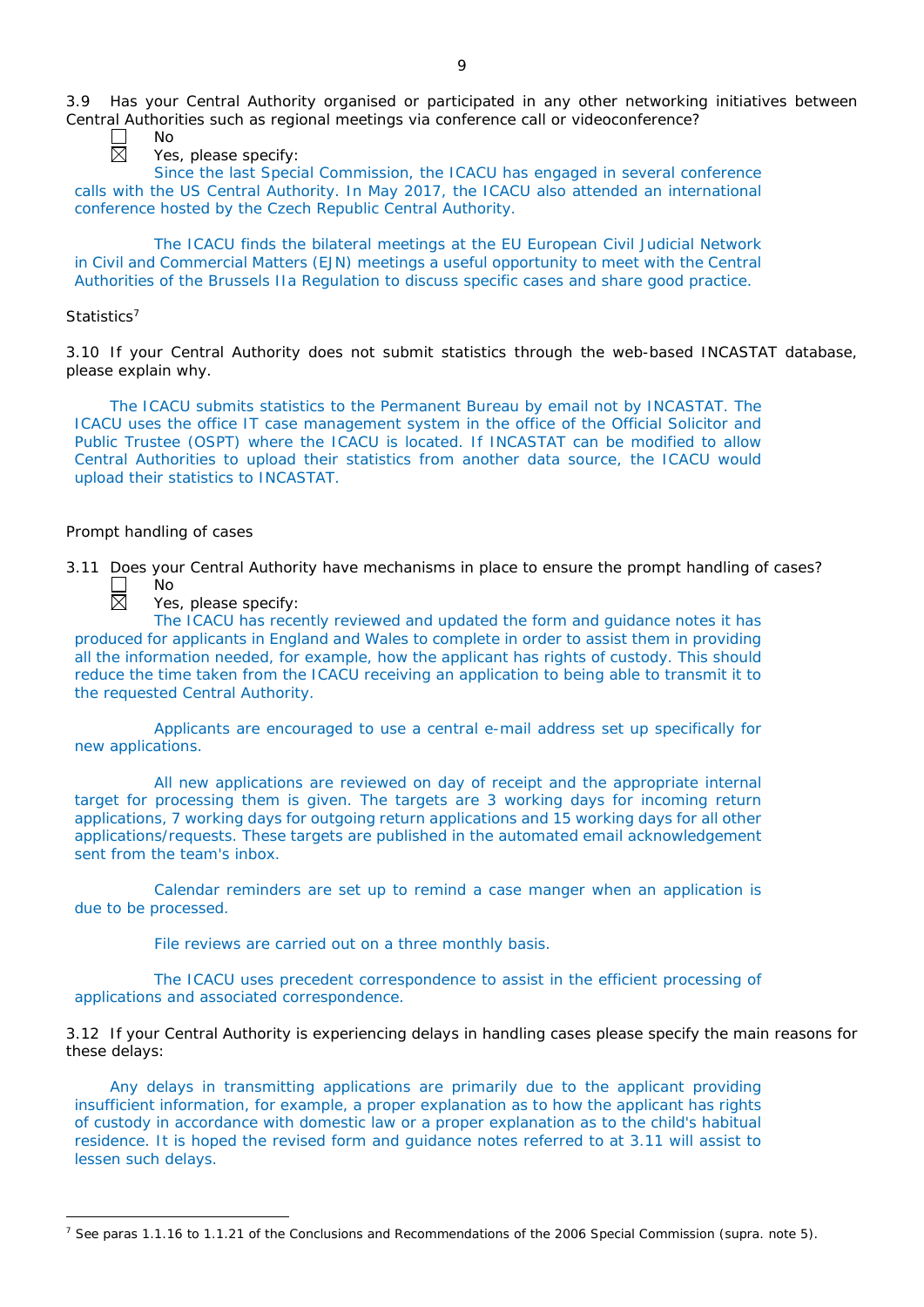## **4. Court proceedings & promptness**

4.1 Has your State limited the number of judicial or administrative authorities who can hear return applications under the 1980 Convention (*i.e.*, concentration of jurisdiction")?8

Yes

No

No, please indicate if such arrangements are being contemplated: Cases are concentrated to be heard by High Court Judges (Family Division) only

4.2 Does your State have mechanisms in place to handle return decisions within six weeks (*e.g.*, production of summary evidence, limitation of appeals, swift enforcement)?

⊠

Yes, please explain: From the Judiciary

In order to assist with complying with the six week deadline we ensure that, procedurally, all cases are determined in a reasonably summary manner. However, this can be difficult to achieve and it is not easy in practice to determine contested cases within this timescale

4.3 If your response to the previous question is No, does your State contemplate implementing mechanisms to meet the requirement of prompt return under the 1980 Convention (*e.g.*, procedures, bench-books, guidelines, protocols)?

 $\Box$ No, please explain:

Please insert text here

Yes, please explain: From the Judiciary

We are in the process of drafting Practice Guidance on case management of international child abduction proceedings to seek to assist with expedition.

4.4 If your State is experiencing delays in handling return decisions please specify the main reasons for these delays:

From the Judiciary Volume of cases Availability of court time Availability of legal representation for Respondent parties Increase in length of hearings

4.5 Do your courts regularly order immediate protective measures when initiating the return procedure, so as to prevent a new removal and minimize the harm to the child (*e.g.*, prohibit removal of the child from the jurisdiction, retain documentation, grant provisional access rights to the leftbehind parent)?

| $\Box$ |  | No, please explain: |
|--------|--|---------------------|
|--------|--|---------------------|

Please insert text here

Yes, please explain: From the Judiciary

Such orders used to be made almost as a matter of course. They are now made only when demonstrated to be necessary.

4.6 Do your courts make use of direct judicial communications to ensure prompt proceedings?  $\boxtimes$ Yes 亘

No, please explain:

From the Judiciary

Direct judicial communications are used to seek to establish the likely timeframe for determination of proceedings and to obtain information to assist with the determination of proceedings.

4.7 If your State has not designated a sitting judge to the International Hague Network of Judges does your State intend to do so in the near future?

⊠

Yes

No, please explain: Please insert text here

 $\overline{a}$ <sup>8</sup> See, *The [Judges' Newsletter](https://www.hcch.net/en/instruments/conventions/publications2/judges-newsletter)* on International Child Protection – Vol. XX / [Summer-Autumn 2013](https://assets.hcch.net/upload/newsletter/nl2013tome20en.pdf) the special focus of which was "Concentration of jurisdiction under the *Hague Convention of 25 October 1980 on the civil aspects of International Child Abduction* and other international child protection instruments".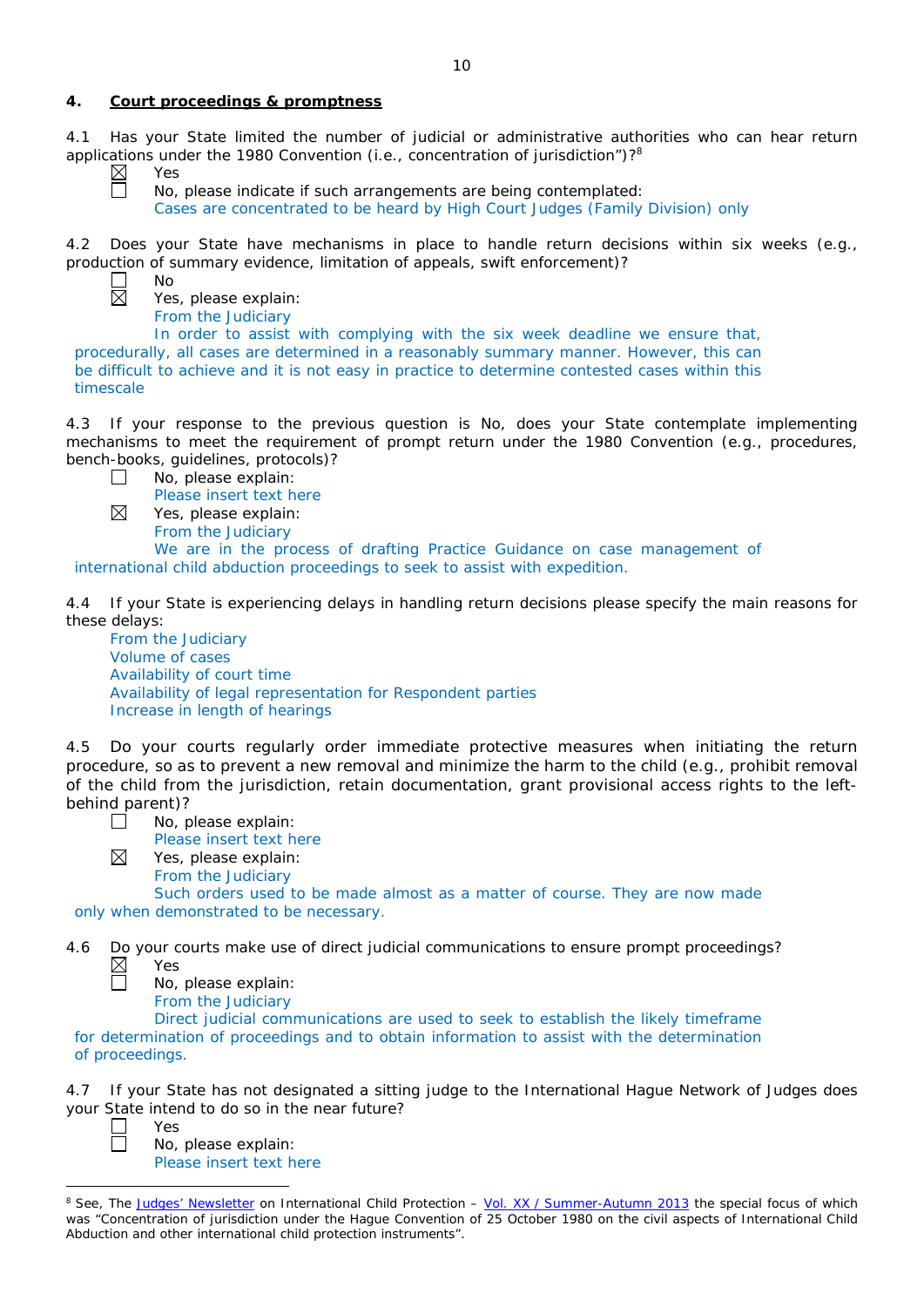4.8 Please comment upon any cases (whether your State was the requesting or requested State), in which the judge (or decision-maker) has, before determining an application for return, communicated with a judge or other authority in the requesting State regarding the issue of the child's safe return. What was the specific purpose of the communication? What was the outcome?

From the Judiciary

We are unable to give details of specific cases but the purpose of such communication has included to ascertain when proceedings could be listed, or what protective measures might be available in terms of orders to safeguard a parent/child after return.

## **5. Ensuring the safe return of children**<sup>9</sup>

*Methods for ensuring the safe return of children*<sup>10</sup>

5.1 What measures has your Central Authority taken to ensure that the recommendations of the 2006 and 2011 / 2012 Special Commission meetings<sup>11</sup> regarding the safe return of children are implemented? The ratification of the 1996 Hague Child Protection Convention by the United Kingdom has been of assistance in this area.

5.2 In particular, in a case where the safety of a child is in issue and where a return order has been made in your State, how does your Central Authority ensure that the appropriate child protection bodies in the *requesting* State are alerted so that they may act to protect the welfare of a child upon return (until the appropriate court in the requesting State has been effectively seised)?

The ICACU and/or the returning parents will usually alert the requesting Central Authority to ensure that the child protection authorities in the requesting State are notified of any concerns raised.

It may be appropriate to make an accompanying co-operation request under Article 55 of the Brussels IIa Regulation or under the 1996 Hague Child Protection Convention.

5.3 Where there are concerns in the requested State regarding possible risks for a child following a return, what conditions or requirements can the relevant authority in your State put in place to minimise or eliminate those concerns?

## From the Judiciary

In practice it can prove quite difficult to put in place such requirements or measures unless one of the parties to the case initiates this action- the court cannot initiate action on its own initiative.

## *Use of the 1996 Convention to ensure a safe return*

5.4 If your State is not Party to the 1996 Convention, is consideration being given to the possible advantages of the 1996 Convention in providing a jurisdictional basis for urgent protective measures associated with return orders (**Arts 7 and 11**), in providing for their recognition by operation of law (**Art. 23**), and in communicating information relevant to the protection of the child (**Art. 34**)?

 $\overline{a}$ 

Yes, please explain: Please insert text here

### *Protection of primary carer*

No

5.5 Are you aware of cases in your State where a primary carer taking parent, for reasons of personal security (*e.g.*, domestic or family violence, intimidation, harassment, etc.) or others, has refused or has

<sup>9</sup> See **Art. 7(2)** *h)* of the 1980 Convention.

<sup>&</sup>lt;sup>10</sup> Where relevant, please make reference to the use of undertakings, mirror orders and safe harbour orders and other such measures in your State.

<sup>11</sup> See the [Conclusions and Recommendations](https://assets.hcch.net/upload/concl28sc5_e.pdf) of the Special Commission of 2006 (*supra.* note 5) at paras 1.1.12 and 1.8.1 to 1.8.2 and 1.8.4 to 1.8.5 and the Appendix to the Conclusions and Recommendations and the [Conclusions and Recommendations](https://assets.hcch.net/upload/wop/concl28sc6_e.pdf)  of the 2011 / [2012 Special Commission](https://assets.hcch.net/upload/wop/concl28sc6_e.pdf) (*supra.* note 5).at paras 39-43.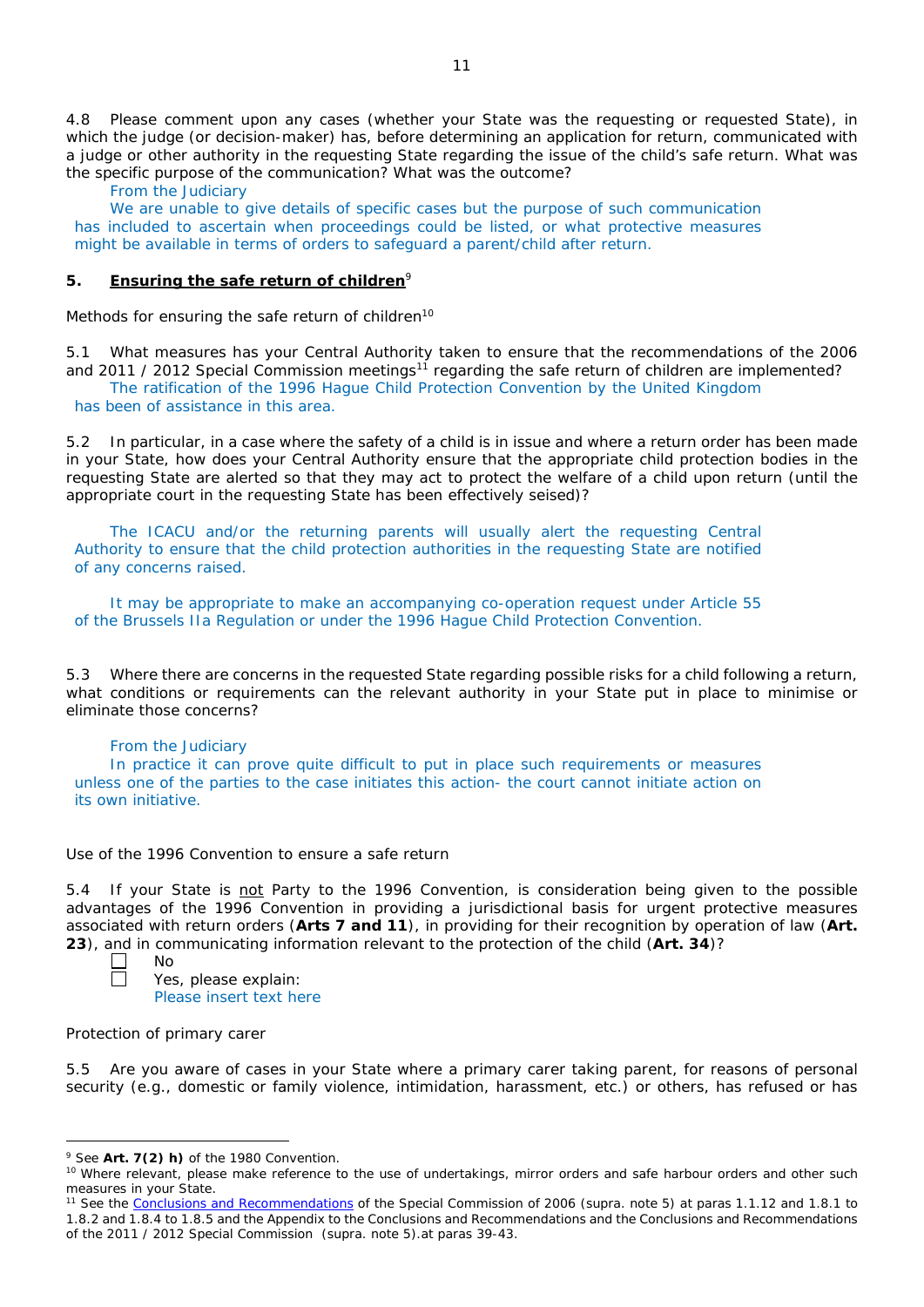not been in a position to return with the child to the requesting State? How are such cases dealt with in your State? Please explain and provide case examples where possible.

#### From the Judiciary

Yes we are aware of such cases. The court will consider the availability and efficacy of protective measures (please see Re E [2011] UKSC 27).If the primary caretaking parent is not able to return with the child to the requesting state that would be a significant factor when the court decides whether to make a return order

In Re S [2012] UKSC 10, the Supreme Court considered that the critical question was what would happen to the mother if she returned with the child. That case addressed the effect on the mother's mental health of her returning. If the court decides that no protective measures are available, then the court could decline to make a return order

5.6 In particular, would your authorities consider putting in place measures to protect the primary carer upon return in the requesting State as a mean to secure the safe return of the child? Please explain and provide case examples where possible.

### From the Judiciary

The court will frequently put in place protective measures, often by the left behind parent agreeing to certain measures (such as not to harrass or molest the returning parent or to initiate criminal proceedings) or by making orders as to what that parent must not do or otherwise regulating the parents' relationship.

In general, the court will assess what protective measures are available and whether they will provide a sufficient level of protection.

### *Post-return information*

5.7 In cases where measures are put in place in your State to ensure the safety of a child upon return, does your State (through the Central Authority, or otherwise) attempt to monitor the effectiveness of those measures upon the child's return? Would you support a recommendation that States Parties should cooperate to provide each other with follow-up information on such matters, insofar as is possible?

No, we do not. The UK sees no advantage in governments seeking to monitor what happens after 1980 Hague cases have concluded. If issues arise following the child's return to the country of their habitual residence, where these issues are for the court to decide they will be dealt with in domestic proceedings. It would not be practical to seek to identify separately cases where there had in the past been 1980 Hague proceedings.

5.8 If your State is not Party to the 1996 Convention, is consideration being given to the possible advantages of the 1996 Convention in providing a jurisdictional basis for requesting a report on the situation of the child upon return to the State of habitual residence (**Art. 32-(a)**)?

No Yes, please explain: Please insert text here

#### **6. Voluntary agreements and mediation**

6.1 How does your Central Authority (either directly or through any intermediary) take, or is it considering taking, appropriate steps under **Article 7-(c)** to secure the voluntary return of the child or to bring about an amicable resolution of the issues? Please explain:

In England and Wales attempts to secure a voluntary or an amicable solution normally begin after the left behind parent (the applicant) in a return case has been referred to a specialist solicitor by the ICACU. The solicitor then acts on the instructions of the left behind parent. This allows the risk of flight by the taking parent if approached to be assessed in light of the left behind parent's information. In the vast majority of cases judicial proceedings are issued although a parent may agree to a voluntary return at any stage in the proceedings. The ICACU raises the awareness of both parties of the possibility of a voluntary return. The referral letter informs the specialist solicitor of this option and includes an information sheet covering voluntary return, mediation and contact details for organisations which may be able to assist, to be provided to the taking parent when they are served with the return application.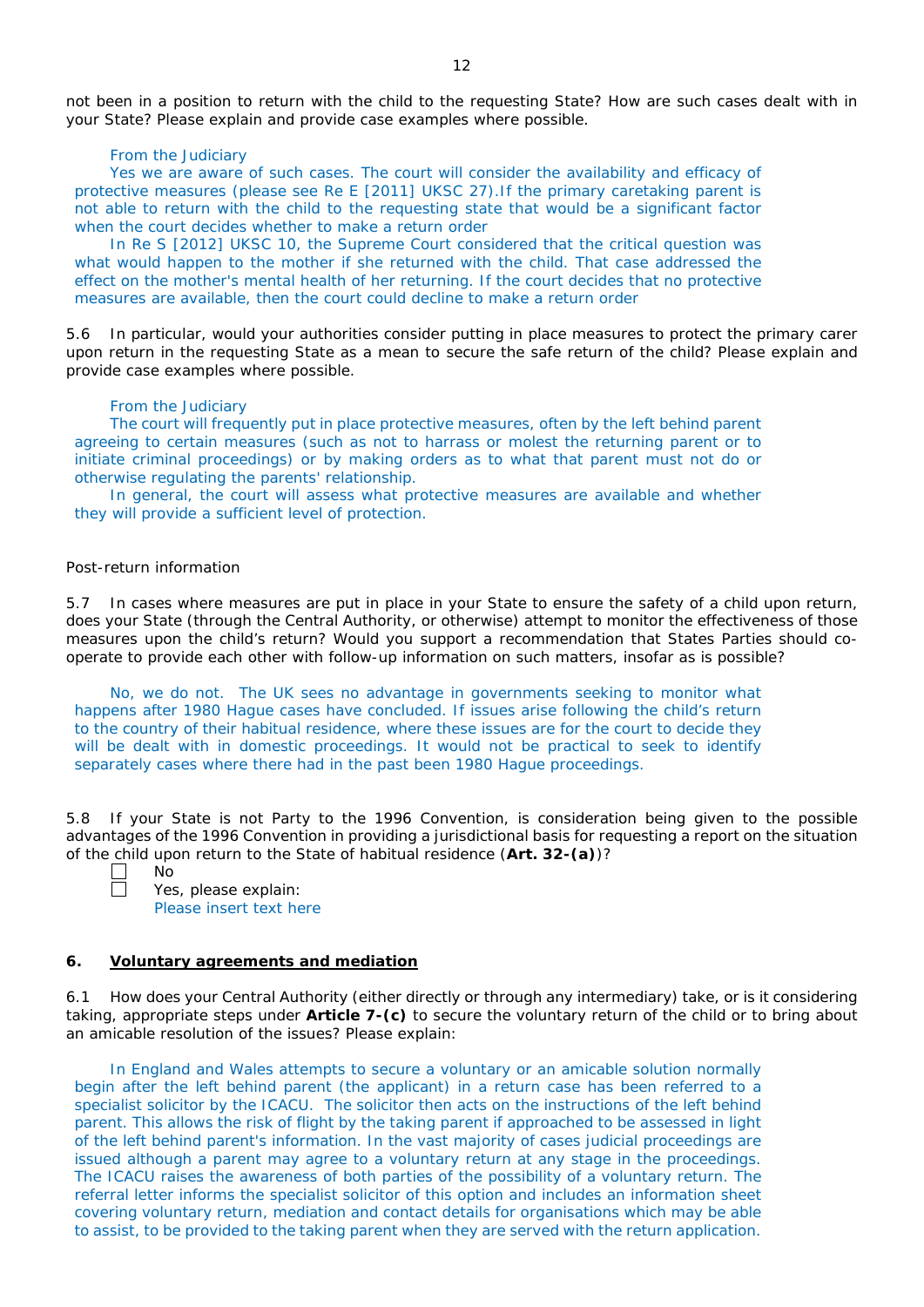Organisations include the charity, Reunite International, which provides a specialist mediation service. Legal aid is available for mediation in appropriate cases.

6.2 In what ways have you used the "Guide to Good Practice on Mediation" <sup>12</sup> for the purpose of implementing the 1980 Convention in your State? Please explain:

The ICACU has no direct involvement in mediation. It sign posts to the availabilty of specialist mediation services, for example, the charity, Reunite International.

 $\overline{a}$ 

<sup>&</sup>lt;sup>12</sup> Available on the Hague Conference website at < www.hcch.net > under "Child Abduction Section" then "Guides to Good Practice".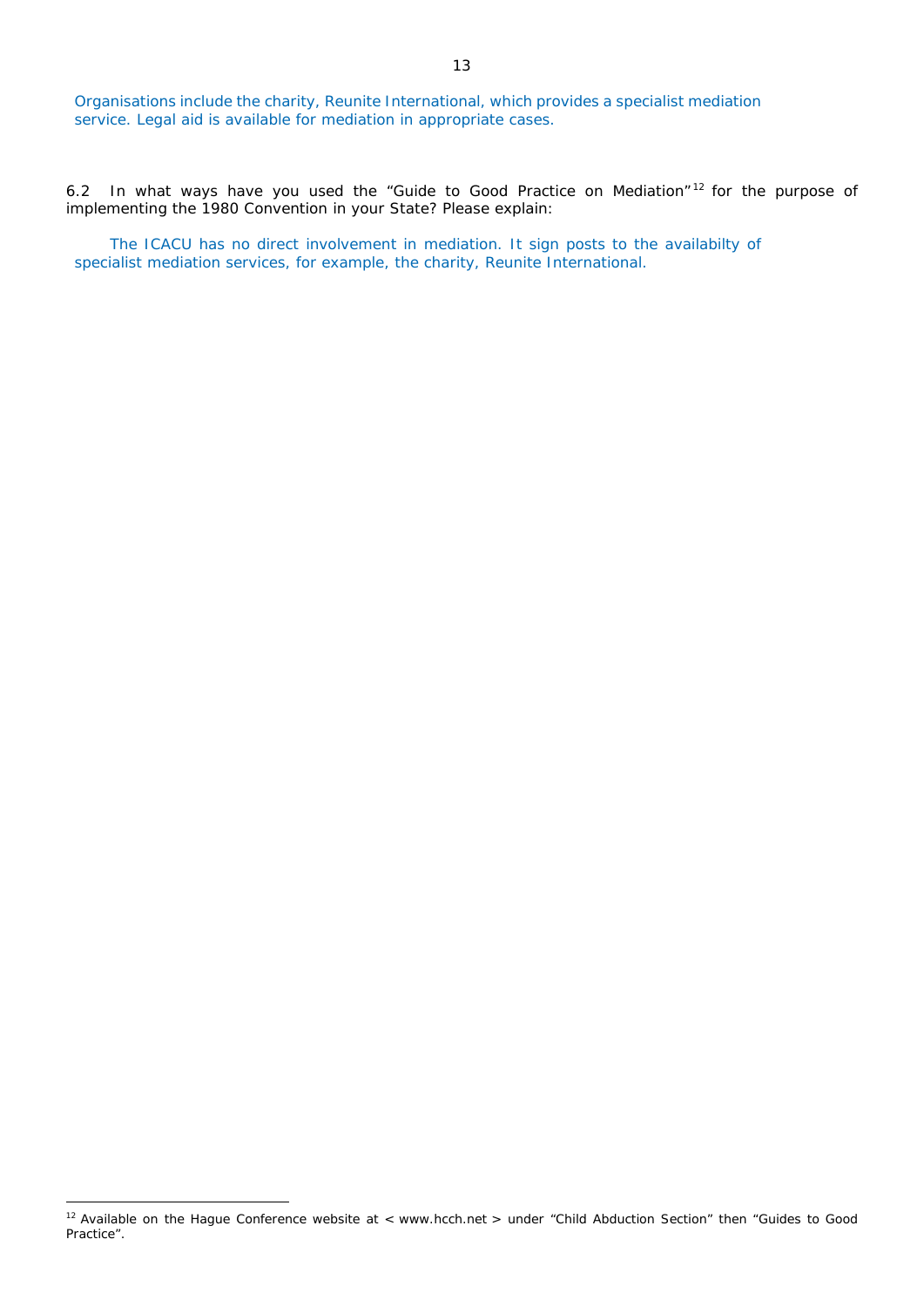6.3 Has your State considered or is it in the process of considering the establishment of a Central Contact Point for international family mediation to facilitate access to information on available mediation services and related issues for cross-border family disputes involving children, or has this task been entrusted to the Central Authority?<sup>13</sup>

No, please explain:

Mediation in the UK is an independent profession independently regulated. Crossborder medaition is provided as set out at 6.1 above.

 $\Box$ Yes, please explain:

⊠

Please insert text here

# **7. Preventive measures**

No

7.1 Has your State taken steps to advance the development of a travel form under the auspices of the International Civil Aviation Organisation?14

 $\boxtimes$  $\Box$ 

Yes, please describe: Please insert text here

7.2 Regardless of whether the International Civil Aviation Organisation adds the development of a travel form to its work programme, would your State support the development of a non-mandatory model travel form under the auspices of the Hague Conference?

Yes

No, please explain:

Not a priority; a properly developed form with the appropriate features might be

for future consideration

# **8. The Guide to Good Practice under the 1980 Convention**

8.1 In what ways have you used the Parts of the Guide to Good Practice<sup>15</sup> to assist in implementing for the first time, or improving the practical operation of, the 1980 Convention in your State?

a. Part I on Central Authority Practice. Please explain:

The ICACU uses the Guide for general reference. The Guide is used by judges and practitioners as an aid to the practical operation of the 1980 Convention.

- b. Part II on Implementing Measures. Please explain: Please insert text here
- c. Part III on Preventive Measures. Please explain: Used by judges and practitioners as at a.
- d. Part IV on Enforcement. Please explain: Used by judges and practitioners as at a.

8.2 How have you ensured that the relevant authorities in your State have been made aware of, and have had access to, the Guide to Good Practice?

From the Judiciary The Guide to Good Practice is known to and used by many judges (as well as practitioners).

8.3 Do you have any other comments about any Part of the Guide to Good Practice?

Please insert text here

# **9. Publicity and debate concerning the 1980 Convention**

9.1 Has the 1980 Convention given rise to (a) any publicity (positive or negative) in your State, or (b) any debate or discussion in your national parliament or its equivalent?

 $\overline{a}$ <sup>13</sup> As it has been encouraged in the Guide to Good Practice on Mediation, Chapter 4, on "Access to Mediation". par. 114-117. See also [Conclusions and Recommendations of the 2011](https://assets.hcch.net/upload/wop/concl28sc6_e.pdf) / 2012 Special Commission (*supra.* note 5) at par. 61.

<sup>14</sup> See the [Conclusions and Recommendations of the 2011](https://assets.hcch.net/upload/wop/concl28sc6_e.pdf) / 2012 Special Commission (*supra.* note 5) at par. 92.

<sup>&</sup>lt;sup>15</sup> All Parts of the Guide to Good Practice under the 1980 Convention are available on the Hague Conference website at < www.hcch.net > under "Child Abduction Section" then "Guides to Good Practice".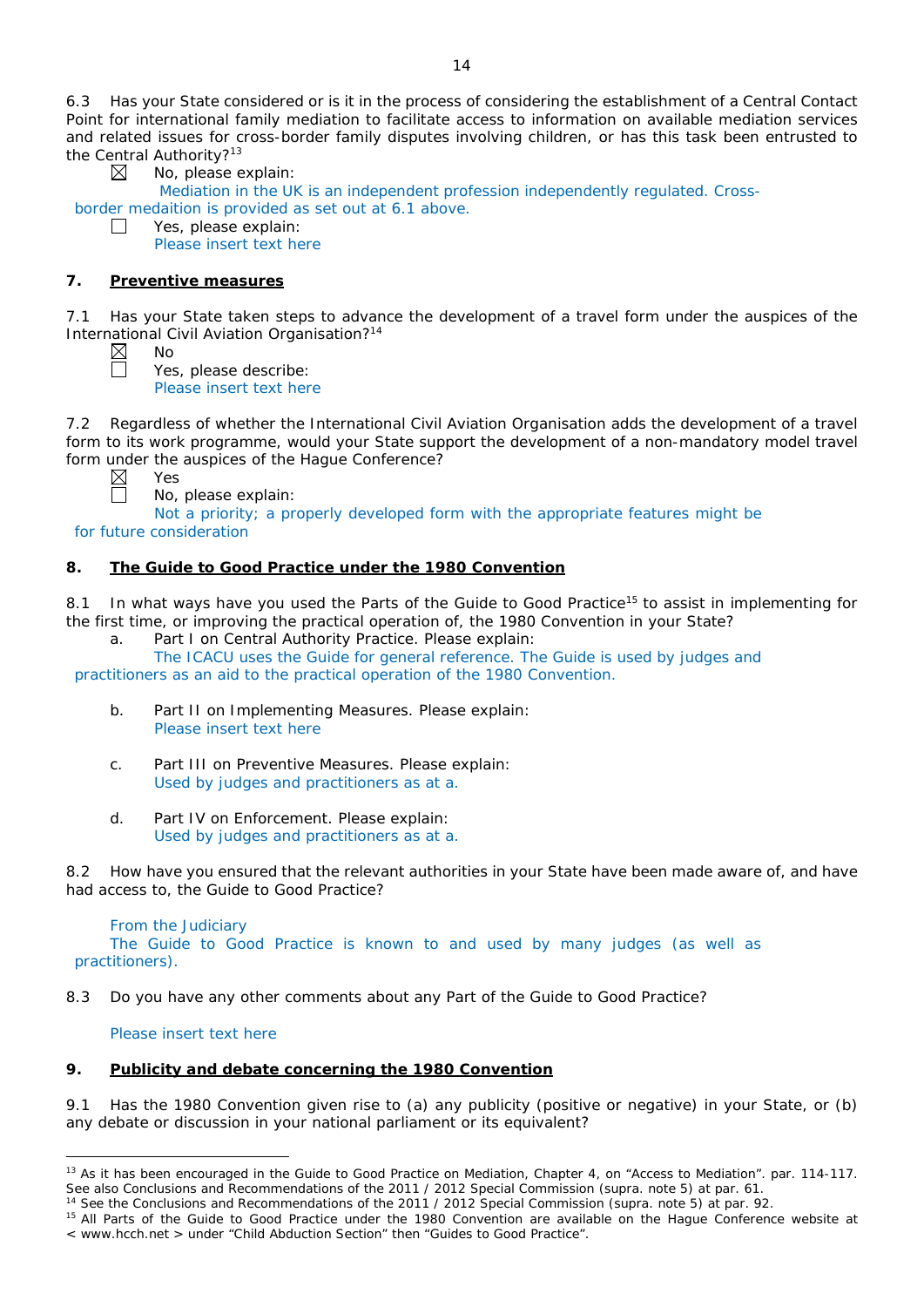No Yes, please indicate the outcome of this debate or discussion, if any:

(b) The UK Government has issued Written Statements to the UK Parliament on the UK opt-in to the EU's decisions on acceptance of accessions to the 1980 Hague Convention. From time to time questions have been raised in Parliament by Members of Parliament about individual international child abduction cases affecting their constituents.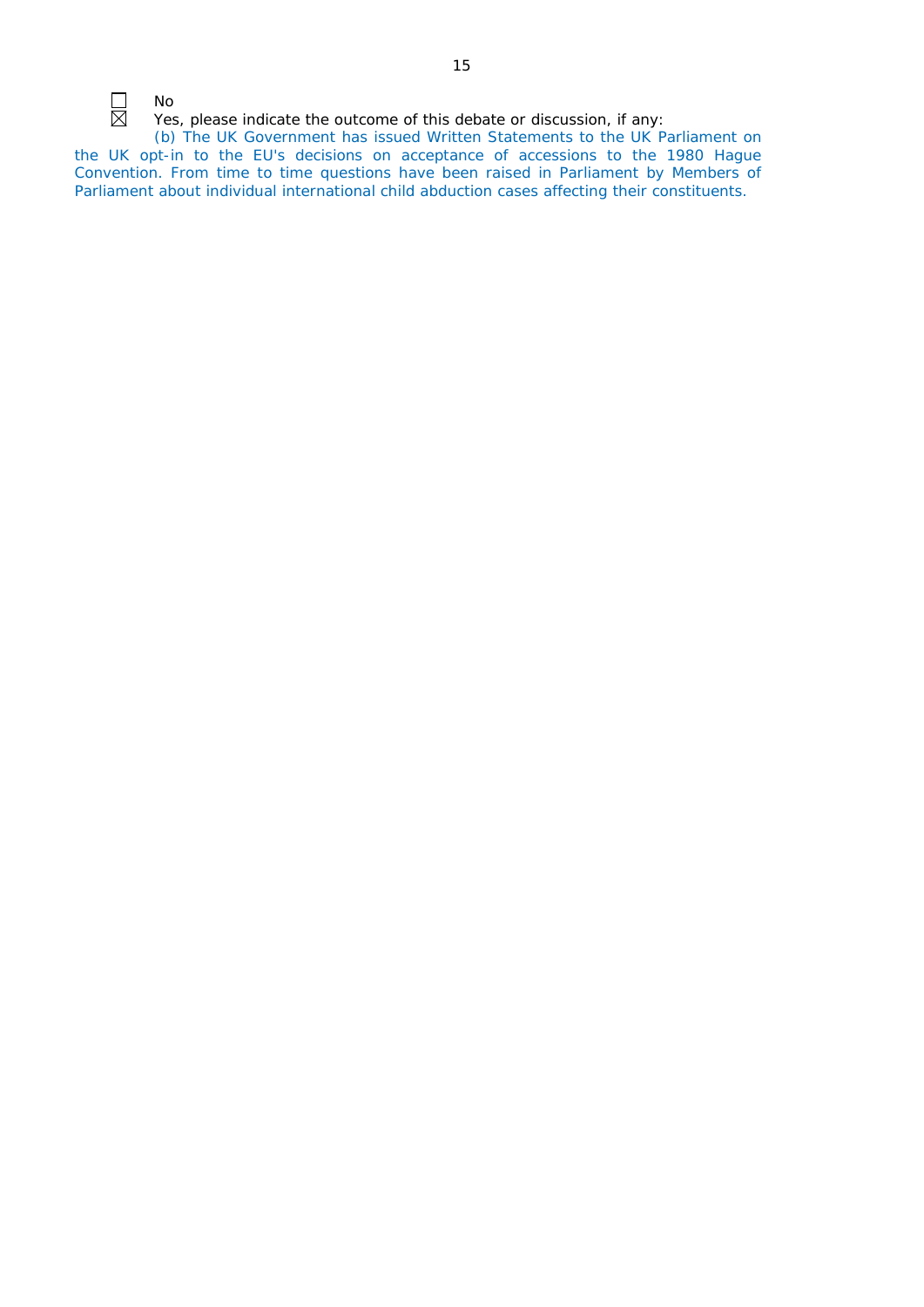9.2 By what methods does your State disseminate information to the public about the 1980 Convention?

Please insert text here

## **PART IV: TRANSFRONTIER ACCESS / CONTACT AND INTERNATIONAL FAMILY RELOCATION**

## **10. Transfrontier access / contact**<sup>16</sup>

10.1 Since the 2011 / 2012 Special Commission, have there been any significant developments in your State regarding Central Authority practices, legislation, procedural rules or case law applicable in cases of transfrontier contact / access?

 $\overline{a}$ 

No

Yes, please explain: From the Judiciary None that we can recall

10.2 Please indicate any important developments in your State, since the 2011 / 2012 Special Commission, in the interpretation of **Article 21** of the 1980 Convention.

### Please insert text here

10.3 What problems have you experienced, if any, as regards co-operation with other States in respect of:

a. the granting or maintaining of access rights; In the ICACU's experience some States Parties will not accept an Article 21 application unless: (i) the parent has parental responsibility for the child, or (ii) there is already a contact order in existence and the primary carer is not complying with the order, or (iii) the parent has an automatic right to contact with their child.

This approach can cause difficulties with outgoing access requests from England and Wales, as under our domestic law, parents do not automatically have a right to contact with their child. In domestic law (i) the welfare of the child is the paramount consideration (section 1(1) Children Act 1989) and (ii) there is a 'no order' principle, that is, a principle that the court shall not make an order unless it considers that doing so would be better for the child than making no order at all (section 1(5) Children Act 1989). If the parents separate or their marriage breaks down, orders will not be made regulating issues such as residence and contact unless a parent makes an application to the court, and, the court considers that making an order is better for the child than making no order at all. If divorce proceedings are issued by either parent, that will not necessarily lead to orders being made in respect of any children of the marriage.

A parent does have an automatic right to make an application to the court (section 10(4)(a) Children Act 1989) unless there have been earlier proceedings in which the court has made an order that no application for a further order may be made without leave of the court (section 91(14)), in which event the parent's initial application would be for leave to make an application for an order.

- b. the effective exercise of rights of access; and There have been no particular problems.
- c. the restriction or termination of access rights. The ICACU has limited experience of such requests. No specific problems identified.

Please provide case examples where possible.

<sup>16</sup> See the [Conclusions and Recommendations](https://assets.hcch.net/upload/concl28sc5_e.pdf) of the 2006 Special Commission (*supra.* note 5) at paras 1.7.1 to 1.7.3.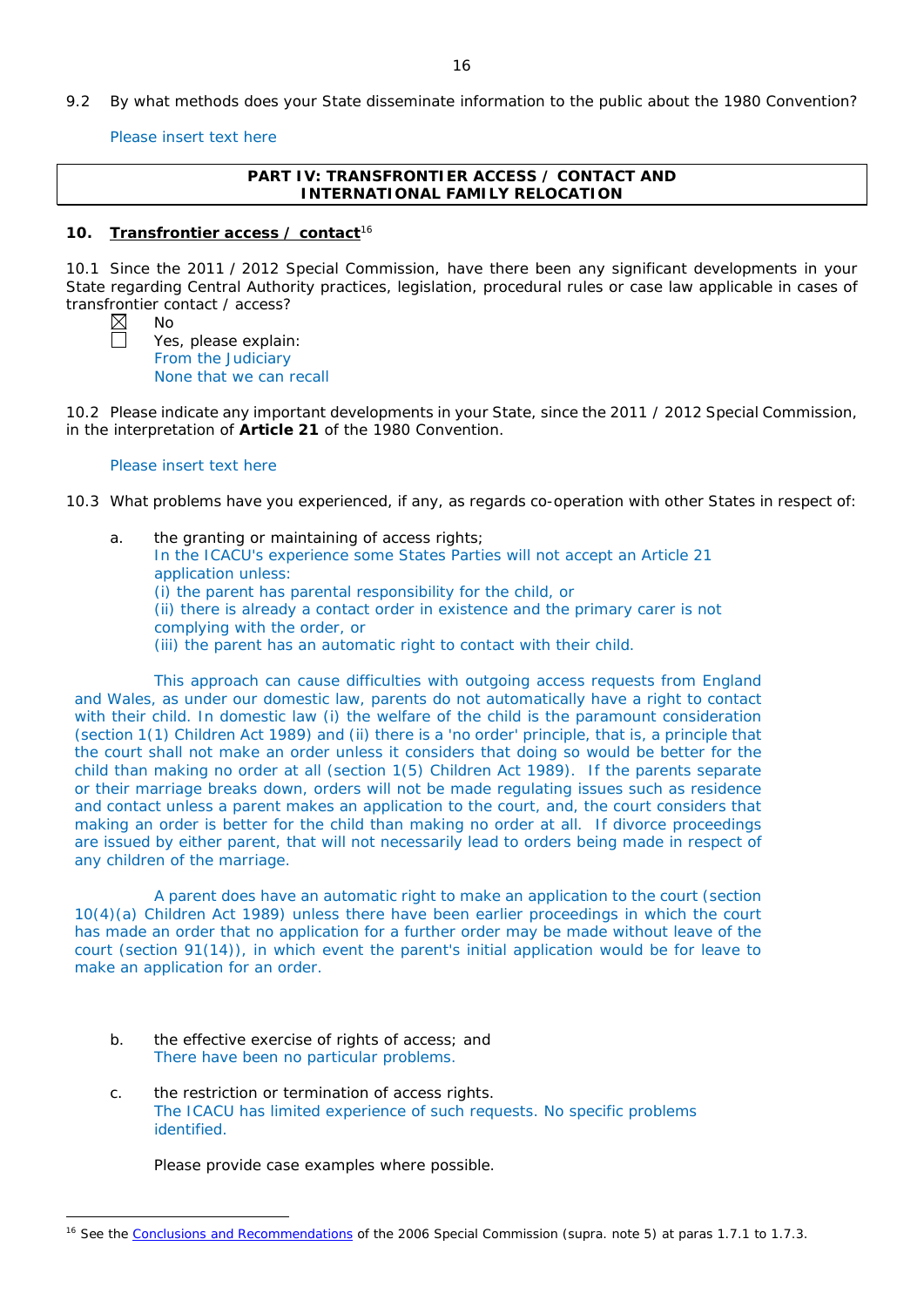10.4 In what ways have you used the "General Principles and Guide to Good Practice on Transfrontier Contact Concerning Children"17 to assist in transfrontier contact / access cases in your State? Can you suggest any further principles of good practice?

Please insert text here

### **11. International family relocation**<sup>18</sup>

11.1 Since the 2011 / 2012 Special Commission, have there been any significant developments in your State regarding the legislation, procedural rules or case law applicable to international family relocation? Where possible, please explain these developments in the legislation, procedural rules or case law:

From the Judiciary In K v K (Relocation) [2011] EWCA Civ 793 it was made clear that the only authentic principle is that the child's welfare is the court's paramount consideration

### **PART V: NON-CONVENTION CASES AND NON-CONVENTION STATES**

### **12. Non-Convention cases and non-Convention States**

12.1 Are there any States that you would particularly like to see become a State Party to the 1980 Convention? If so, what steps would you suggest could be taken to promote the Convention and encourage ratification of, or accession to, the Convention in those States? Please explain:

Please see the EU coordinated reply. In addition, the judiciary are of the view that it would be beneficial for as many states as possible to become party to the Convention and to that end they would encourage the continuesdpromotion of the Convention by means of international conferences/seminars etc.

12.2 Are there any States which are not Parties to the 1980 Convention or not Members of the Hague Conference that you would like to see invited to the Special Commission meeting in 2017?

Please insert text here

*The "Malta Process"*<sup>19</sup>

 $\overline{a}$ 

12.2 In relation to the "Malta Process":

a. Do you have any comment to make on the "Principles for the Establishment of Mediation Structures in the context of the Malta Process" and the accompanying Explanatory Memorandum?<sup>20</sup>

None other than the EU coordinated reply

<sup>&</sup>lt;sup>17</sup> Available on the Hague Conference website at < www.hcch.net > under "Child Abduction Section" then "Guides to Good Practice".

<sup>&</sup>lt;sup>18</sup> See the Conclusions and Recommendations of the 2006 Special Commission meeting at paras 1.7.4 to 1.7.5:

*<sup>&</sup>quot;*1.7.4 The Special Commission concludes that parents, before they move with their children from one country to another, should be encouraged not to take unilateral action by unlawfully removing a child but to make appropriate arrangements for access and contact preferably by agreement, particularly where one parent intends to remain behind after the move.

<sup>1.7.5</sup> The Special Commission encourages all attempts to seek to resolve differences among the legal systems so as to arrive as far as possible at a common approach and common standards as regards relocation."

<sup>&</sup>lt;sup>19</sup> The "Malta Process" is a dialoque between certain States Parties to the 1980 and 1996 Conventions and certain States which are not Parties to either Convention, with a view to securing better protection for cross-border rights of contact of parents and their children and addressing the problems posed by international abduction between the States concerned. For further information see the Hague Conference website at < www.hcch.net > under "Child Abduction Section" then "Judicial Seminars on the International Protection of Children".

<sup>&</sup>lt;sup>20</sup> The Principles and Explanatory Memorandum were circulated to all Hague Conference Member States and all States participating in the Malta Process in November 2010. They are available on the Hague Conference website at < www.hcch.net > under "Child Abduction Section" then "Judicial Seminars on the International Protection of Children".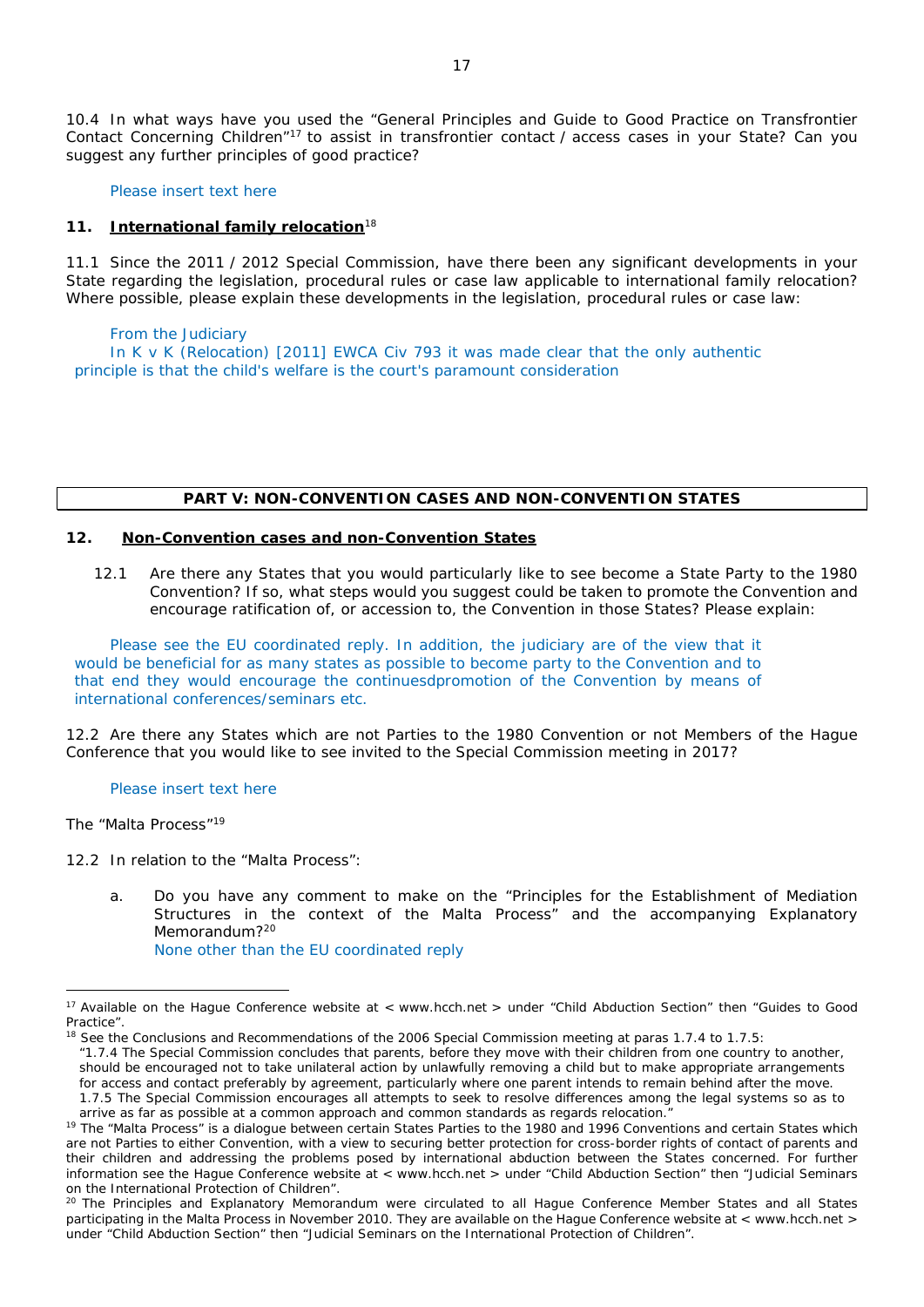b. Have any steps been taken towards the implementation of the Malta Principles in your State and the designation of a Central Contact Point, in order to better address cross-border family disputes over children involving States that are not a Party to the 1980 and 1996 Conventions?

| ⊠ | No |  |
|---|----|--|
|   |    |  |

 $\perp$ Yes, please explain: Please insert text here

c. What is your view as to the future of the "Malta Process"? The judiciary strongly endorse its continuation

### **PART VI: TRAINING AND EDUCATION AND THE TOOLS, SERVICES AND SUPPORT PROVIDED BY THE PERMANENT BUREAU**

## **13. Training and education**

13.1 Can you give details of any training sessions / conferences organised in your State to support the effective functioning of the 1980 Convention, and the influence that such sessions / conferences have had?

## From the Judiciary

There are numerous examples of such conferences/training sessions and it would not be possible to list them all here. However, examples include the family judges delivering papers at training sessions organised by the Judicial College, and a conference held in Northampton in January 2017, attended by all the judges of the High Court Family Division and the Court of Appeal Family judges. The purpose of this conference was to address a number of issues including those concerning international family justice. Such conferences are extremely influential, for example, they increase the judges' understanding and awareness of international instruments, and have led to judges contacting the International Family Justice Office directly, with any questions they may have as to the application of these instruments.

# **14. The tools, services and support provided by the Permanent Bureau**

## *In general*

 $\overline{a}$ 

14.1 Please comment or state your reflections on the specific tools, services and support provided by the Permanent Bureau to assist with the practical operation of the 1980 and 1996 Conventions, including:

a. The Country Profile available under the Child Abduction Section.

The ICACU finds it helpful to refer other Central Authorities to the country profile when they have questions about how England and Wales operates. The ICACU also finds it helpful to refer to other States' Profiles (where available).

From the Judiciary

They would be very useful if kept up to date.

b. INCADAT (the international child abduction database, available at < www.incadat.com >). The ICACU considers INCADAT a useful tool to which to refer practitioners. The

judiciary consider INCADAT very useful.

- c. *The Judges' Newsletter* on International Child Protection the publication of the Hague Conference on Private International Law which is available online for free;<sup>21</sup> The Judiciary consider it very useful.
- d. The specialised "Child Abduction Section" of the Hague Conference website  $(<$  www.hcch.net >);

ICACU find this another useful resource and it is helpful that all the information is in one place. The judiciary find it very useful.

<sup>&</sup>lt;sup>21</sup> Available on the Hague Conference website at  $\lt$  www.hcch.net  $\gt$  under "Child Abduction Section" and "Judges' Newsletter on International Child Protection". For some volumes of *The Judges' Newsletter*, it is possible to download individual articles as required.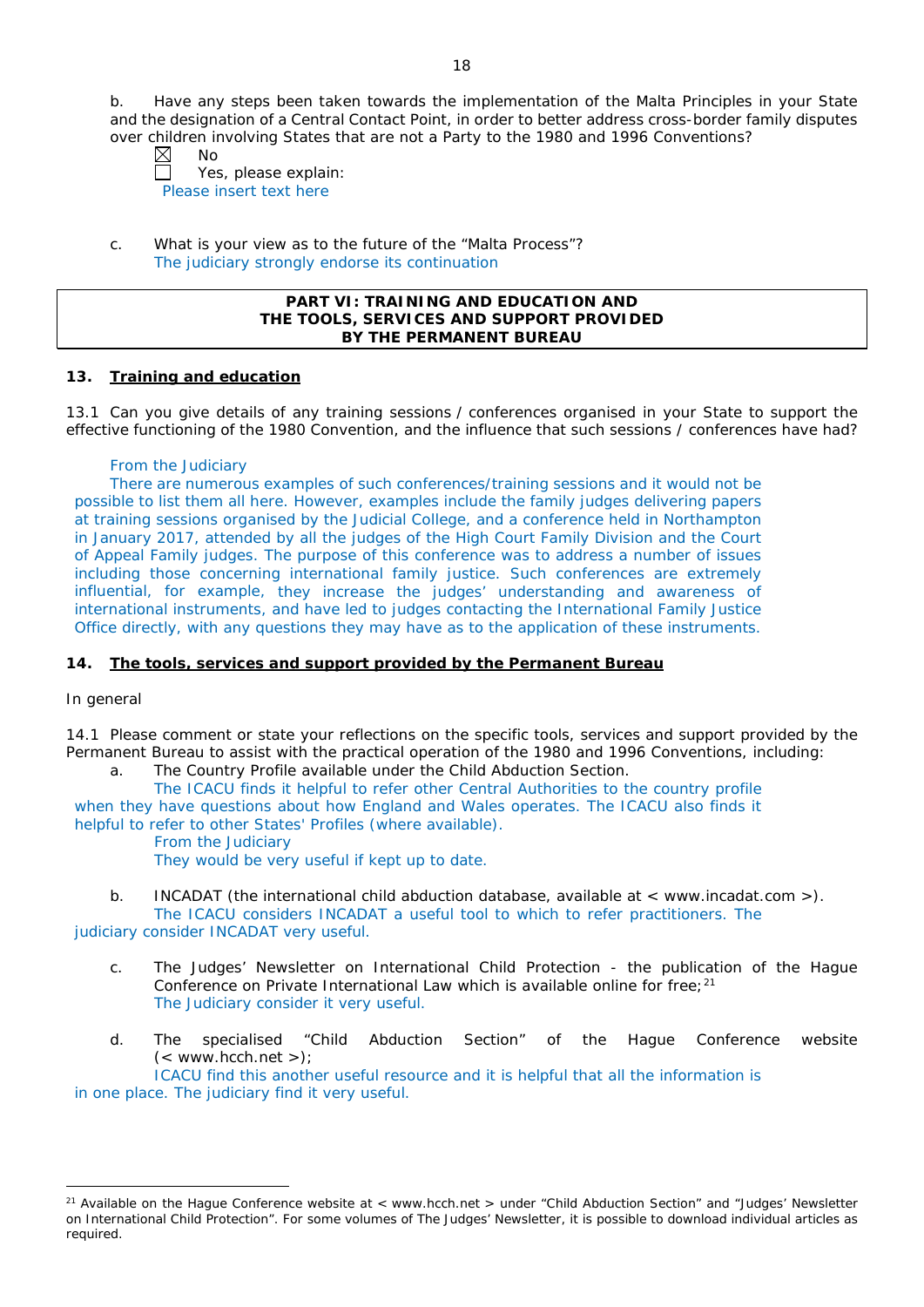- e. INCASTAT (the database for the electronic collection and analysis of statistics on the 1980 Convention):  $22$ See 3.10
- f. Providing technical assistance and training to States Parties regarding the practical operation of the 1980 and 1996 Conventions.<sup>23</sup> Such technical assistance and training may involve persons visiting the Permanent Bureau or, alternatively, may involve the Permanent Bureau organising, or providing assistance with organising, national and international judicial and other seminars and conferences concerning the Convention(s) and participating in such conferences; Subject to the Permanent Bureau's existing funds, the UK can see the value of

such an initiative. The judiciary consider it essential.

- g. Encouraging wider ratification of, or accession to, the Convention(s), including educating those unfamiliar with the Convention(s);  $24$ See 12.1; the judiciary consider this essential.
- h. Supporting communications between Central Authorities, including maintaining their contact details updated on the HCCH website; ICACU consider this extremely useful, the judiciary essential.
- i. Supporting communications among Hague Network Judges and between Hague Network Judges and Central Authorities, including maintaining a confidential database of up-to-date contact details of Hague Network Judges From the Judiciary

Communications between and among the Hague Network Judges is invaluable.

We would support the maintenance of a confidential database.

## *Other*

 $\overline{a}$ 

14.2 What other measures or mechanisms would you recommend:

a. To improve the monitoring of the operation of the Conventions; Any provision of statistics would have to be proportionate.

The judiciary consider collation and publication of statistics would be extremely

useful, as would any relevant information about experience following return.

b. To assist States in meeting their Convention obligations; and

ICACU suggests possible funding of more conferences/international meetings so that best practice can be shared;

Investigate resourcing of Central Authorities to support improved performance/greater compliance.

c. To evaluate whether serious violations of Convention obligations have occurred? Please insert text here

# **PART VII: PRIORITIES AND RECOMMENDATIONS FOR THE SPECIAL COMMISSION AND ANY OTHER MATTERS**

## **15. Views on priorities and recommendations for the Special Commission**

15.1 Which matters does your State think ought to be accorded particular priority on the agenda for the Special Commission? Please provide a brief explanation supporting your response. See belwo for the Judiciary suggestions

15.2 States are invited to make proposals concerning any particular recommendations they think ought to be made by the Special Commission.

Closer examination of non functioning Central Authorities without proper infrastructure/working processes.

 $22$  Further information is available via the Hague Conference website at < www.hcch.net > under "Child Abduction Section" then "INCASTAT".

<sup>&</sup>lt;sup>23</sup> Such technical assistance may be provided to judges, Central Authority personnel and / or other professionals involved with the practical operation of the Convention(s).

 $24$  Which again may involve State delegates and others visiting the Permanent Bureau or, alternatively, may involve the Permanent Bureau organising, or providing assistance with organising, national and international judicial and other seminars and conferences concerning the Convention(s) and participating in such conferences.